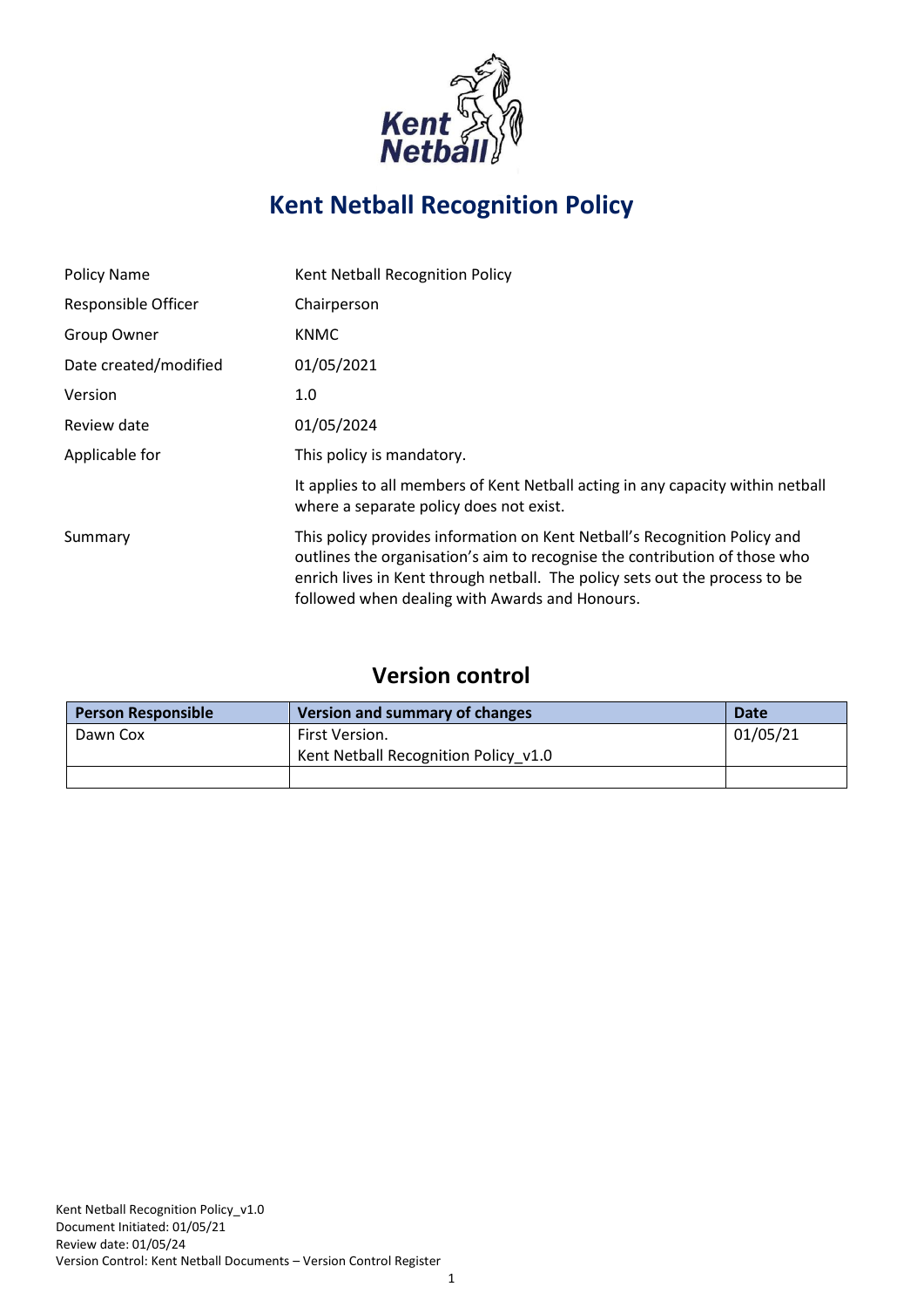# **Contents**

| 1. |  |
|----|--|
| 2. |  |
| 3. |  |
|    |  |
|    |  |
|    |  |
|    |  |
|    |  |
|    |  |
|    |  |
|    |  |
|    |  |
|    |  |
| 5. |  |
|    |  |
|    |  |
|    |  |
|    |  |
|    |  |
|    |  |
|    |  |
|    |  |
| 6. |  |
| 7. |  |

# **Abbreviations**

| AGM         | Annual General Meeting of Kent Netball                                                                                                                            |
|-------------|-------------------------------------------------------------------------------------------------------------------------------------------------------------------|
| EN          | <b>England Netball</b>                                                                                                                                            |
| INF/IFNA    | The International Netball Federation (INF), formerly the International Federation<br>of Netball Associations (IFNA), is the worldwide governing body for Netball. |
| KN          | Kent Netball                                                                                                                                                      |
| <b>KNMC</b> | Kent Netball Management Committee                                                                                                                                 |
| L&SE        | London and South East                                                                                                                                             |
| <b>RMB</b>  | Regional Management Board                                                                                                                                         |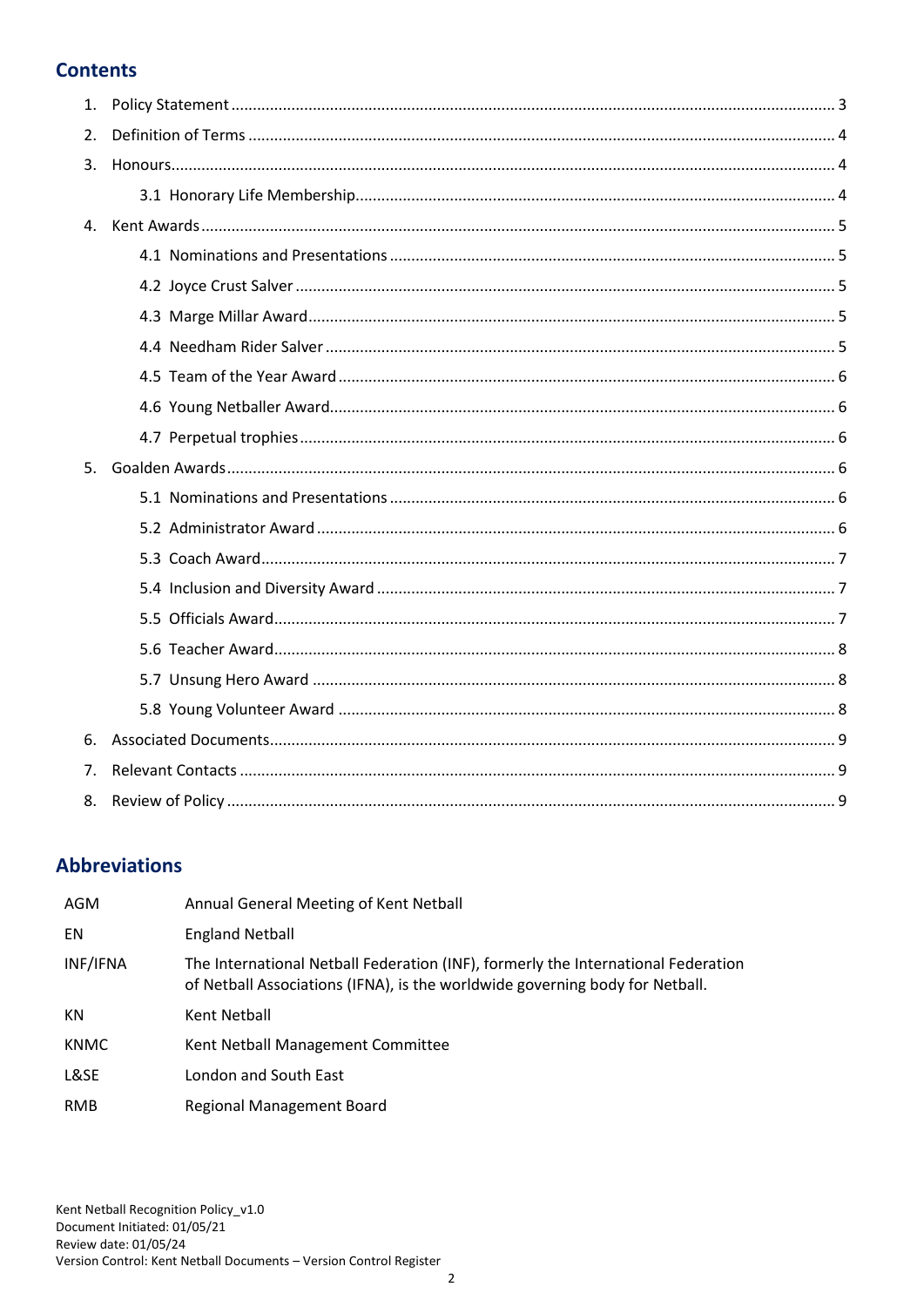# <span id="page-2-0"></span>**1. Policy Statement**

Every year Kent Netball (KN) recognises those who have made an outstanding contribution to enriching lives through netball across the County.

KN appreciates and values the significant contributions that volunteers and others make to the Objects of KN and wishes to provide formal recognition for this.

KN honours individuals with extensive service to the county with Honorary Life Membership.

KN recognises achievement with awards which can be divided into the following two categories:

- The Kent Awards which are presented at the AGM and may include perpetual trophies as indicated herein.
- The Goalden Awards which are presented in the New Year. Where eligible, the county winners are forwarded to the national Goalden Globe Awards pathway.

Although it is the intention to present each award every year, this will naturally be dependent on nominations received. Everyone is actively encouraged to recognise the achievements of others through nomination.

The awards will be marketed as follows:

- year-round presence on the Kent Netball Website;
- social media campaign two months prior to nominations closing;
- proactive marketing to clubs, leagues and schools at commencement of season;
- targeted approaches to individuals to encourage nomination of others;
- nomination tips; and
- precedent examples of previous winner's achievements.

Anyone can nominate a netball volunteer by completing the official nomination form found on the Kent Netball website.

Nominations for the Kent Awards are open year-round but close on 01 June each year for presentation at the AGM.

Nominations for the Goalden Awards are open year-round but close on 01 October for presentation in the New Year.

KNMC members will not accept or request any reward from any person in return for providing recognition in line with the Kent Netball Finance Policy.

It is a requirement of KN that members adopt and implement this policy.

A copy of this policy and procedures will be given to all KNMC members upon their election/appointment to the KNMC and to all other relevant volunteers as part of their induction.

In the course of administering its business in connection with this policy, KN may need to process both personal data and special categories of personal data. KN will process such data in accordance with the Kent Netball Data Protection Policy.

The Chairperson is responsible for ensuring that this policy is implemented effectively. The Chairperson is responsible for the day-to-day implementation of the Policy. All other KNMC members are expected to facilitate this process.

A record of revisions of this policy will be recorded in the Kent Netball Documents – Version Control Register.

Queries regarding this policy should be directed as indicated in the Relevant Contacts section.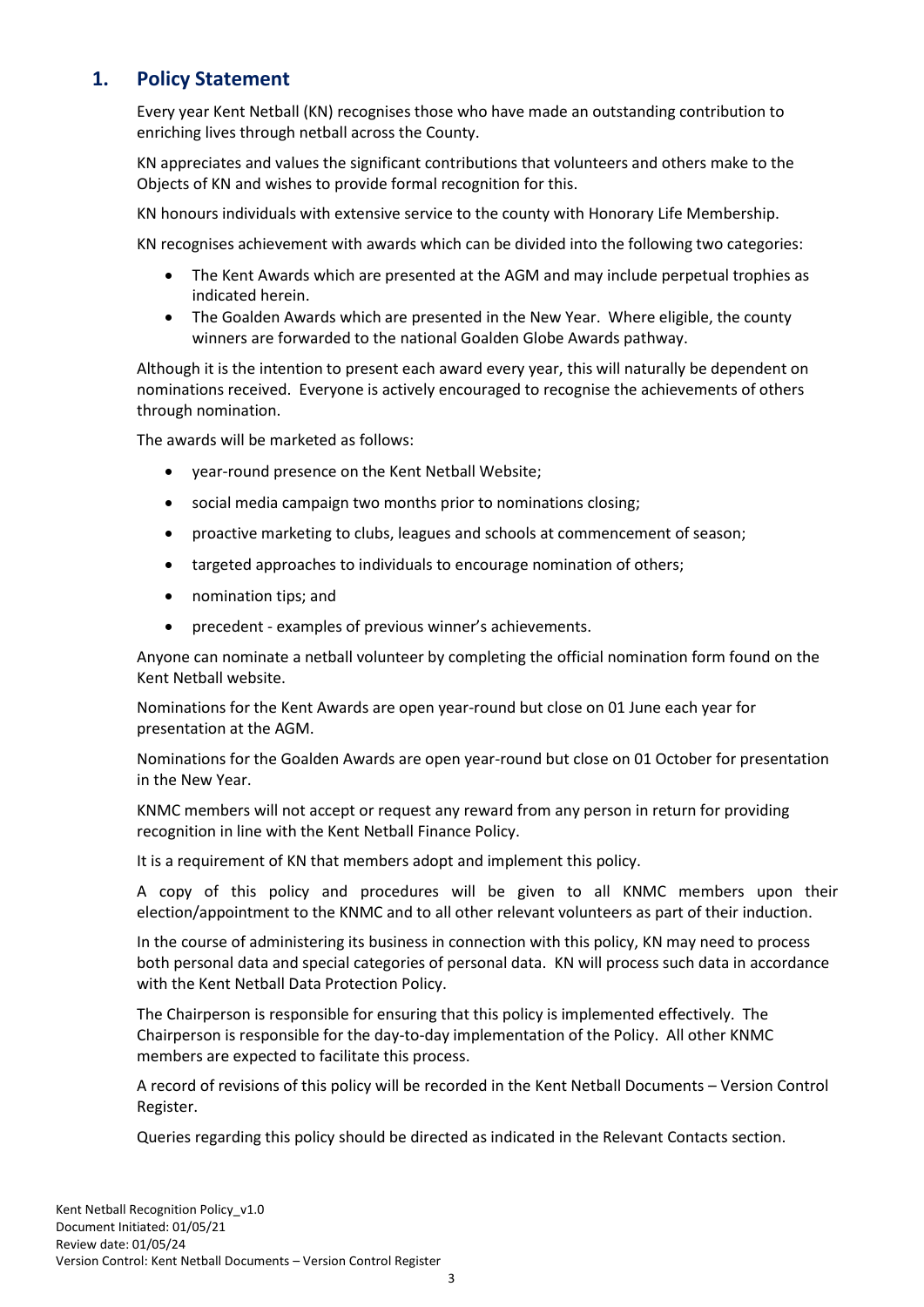# **2. Definition of Terms**

<span id="page-3-0"></span>

| AGM                      | Annual General Meeting of KN                                                                                                                                  |
|--------------------------|---------------------------------------------------------------------------------------------------------------------------------------------------------------|
| Award                    | Something given to a recipient as a token of recognition of excellence in<br>a certain field.                                                                 |
| Coach                    | A person who is involved in the direction, development, training or<br>instruction of netball activity and holds a netball related coaching<br>qualification. |
| County                   | The geographical areas as defined in the Kent Netball Constitution<br>Section 4.                                                                              |
| Grassroots               | Netball being delivered within a local community, developing skills and<br>providing wide and positive social impact.                                         |
| Honour                   | A title of honour such as Life Membership.                                                                                                                    |
| <b>Honorary Officers</b> | President, Chairperson, Vice-Chairperson, Treasurer, Secretary of KN.                                                                                         |
| Official                 | Includes umpiring, match bench officials, scorers, mentors and<br>assessors.                                                                                  |
| Perpetual trophy         | A trophy owned by KN and held by the winner until it is next presented.                                                                                       |
| Volunteer                | A person who gives their time unpaid.                                                                                                                         |

### <span id="page-3-1"></span>**3. Honours**

# 3.1 **Honorary Life Membership**

<span id="page-3-2"></span>KN shall be empowered to confer Honorary Life Membership on any person for outstanding service to KN or netball in the County.

The honour will be decided by the Honorary Officers and announced at the AGM.

Benefits:

KN will pay the appropriate England Netball, London & South East Regional and KN membership fees.

Duration:

- Honorary Life Membership is a membership for life.
- KN reserves the right to withdraw the status if the recipient breaches the England Netball Code of Conduct.

How to nominate:

- The candidate must be nominated by two members of KN (proposer and seconder; names and contacts details required). The nomination must consist of a statement outlining the nature of the nominee's outstanding service for KN or netball in the County and sent to the Chairperson.
- The nominations deadline will be 01 June each year.
- The nominations will be presented to the KNMC.

The nominee, as an ambassador of KN, should:

• display good character, general attitude, and behaviour;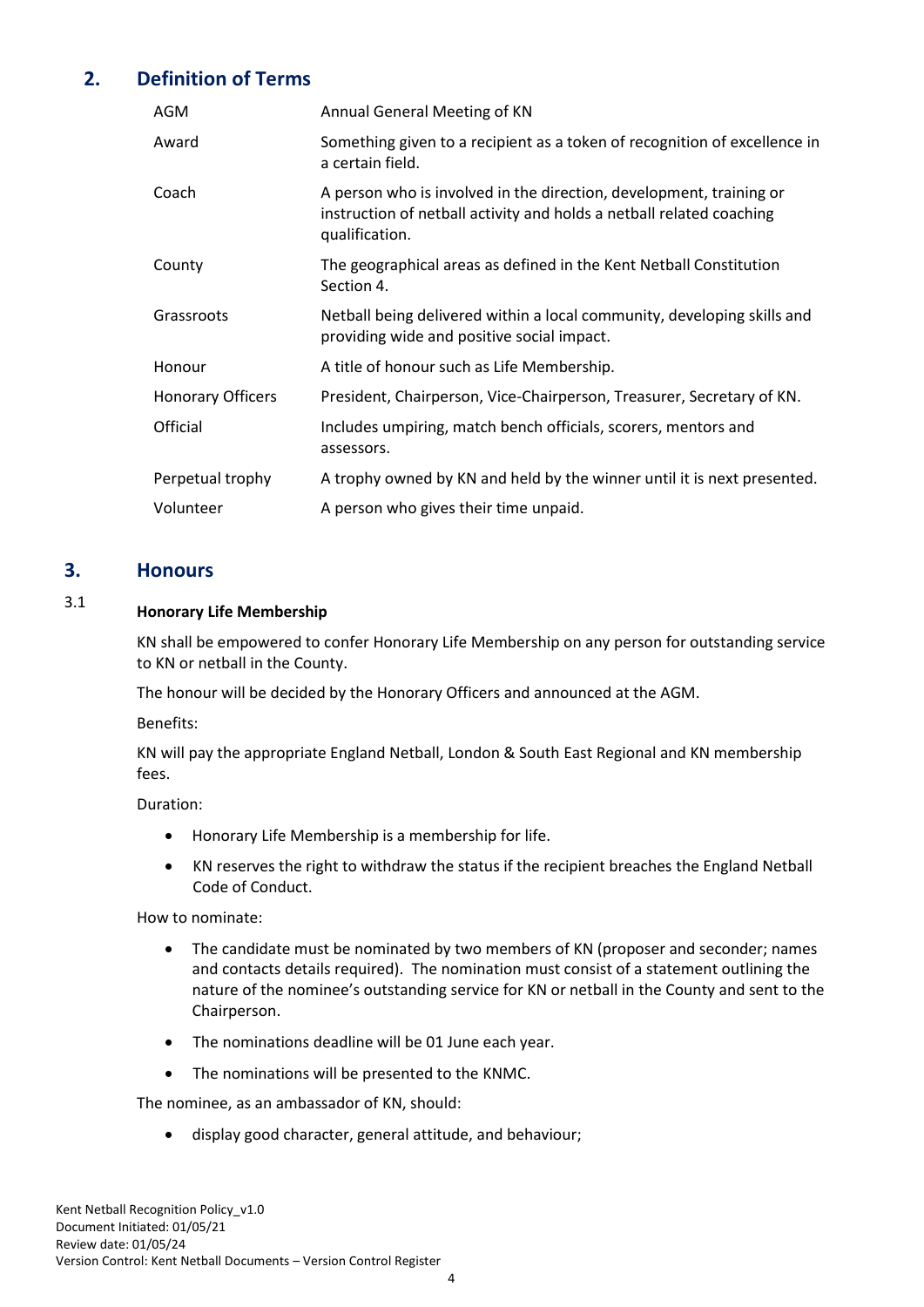- demonstrate a dedication to the values of KN;
- have a minimum of 10 years continuous service as member of KN; and
- have made a contribution to KN, which goes beyond the normal role of a member. Areas of contribution might include: playing; coaching; officiating; managing; administration or general volunteering.

#### <span id="page-4-0"></span>**4. Kent Awards**

#### 4.1 **Nominations and Presentations**

<span id="page-4-1"></span>Anyone can nominate by completing the official nomination form which can be found on the Kent Netball website.

Nominations for the Kent Awards are open year-round but close on 01 June for presentation at the AGM.

Nominees should be a Member of KN unless stated otherwise.

The recipient/s shall be selected from the nominations by the Kent Netball Management Committee unless stated otherwise.

<span id="page-4-2"></span>Awards will be presented subject to receipt of a successful nomination.

#### 4.2 **Joyce Crust Salver**

The Joyce Crust Salver is presented to an individual for services to KN or netball in the County.

The perpetual trophy was donated by [Mrs Joyce Crust](https://www.kentnetball.co.uk/life-members) and first presented in 1980. It was originally awarded to netball players/coaches and those associated with the County set-up but was later broadened to include the wider netball community.

KNMC role assigned to champion the award: President.

Nominees do not need to be a member of England Netball/ KN.

Nominees will have shown outstanding dedication to serving netball in the County through a range of services such as (but not limited to) administration, coaching, fundraising, inclusion, officiating, organisation, leadership or governance.

#### 4.3 **Marge Millar Award**

<span id="page-4-3"></span>The Marge Millar Award is presented to an organisation that has made an outstanding contribution to the development of netball in the County.

The perpetual trophy was donated by [Miss Marge Millar](https://www.kentnetball.co.uk/tributes) and was first presented in 2000.

KNMC role assigned to champion the award: Communication Secretary.

Nominees do not need to be a member of England Netball/ KN.

Nominees will have made an outstanding contribution to support netball in the County in any netball activity or timescale.

#### 4.4 **Needham Rider Salver**

<span id="page-4-4"></span>The Needham Rider Salver is presented to an individual for services to youth netball in the County.

The perpetual trophy was donated by [Mrs Hazel Rider](https://www.kentnetball.co.uk/tributes) (née Needham) and was first presented in 2001.

KNMC role assigned to champion the award: Vice-Chairperson.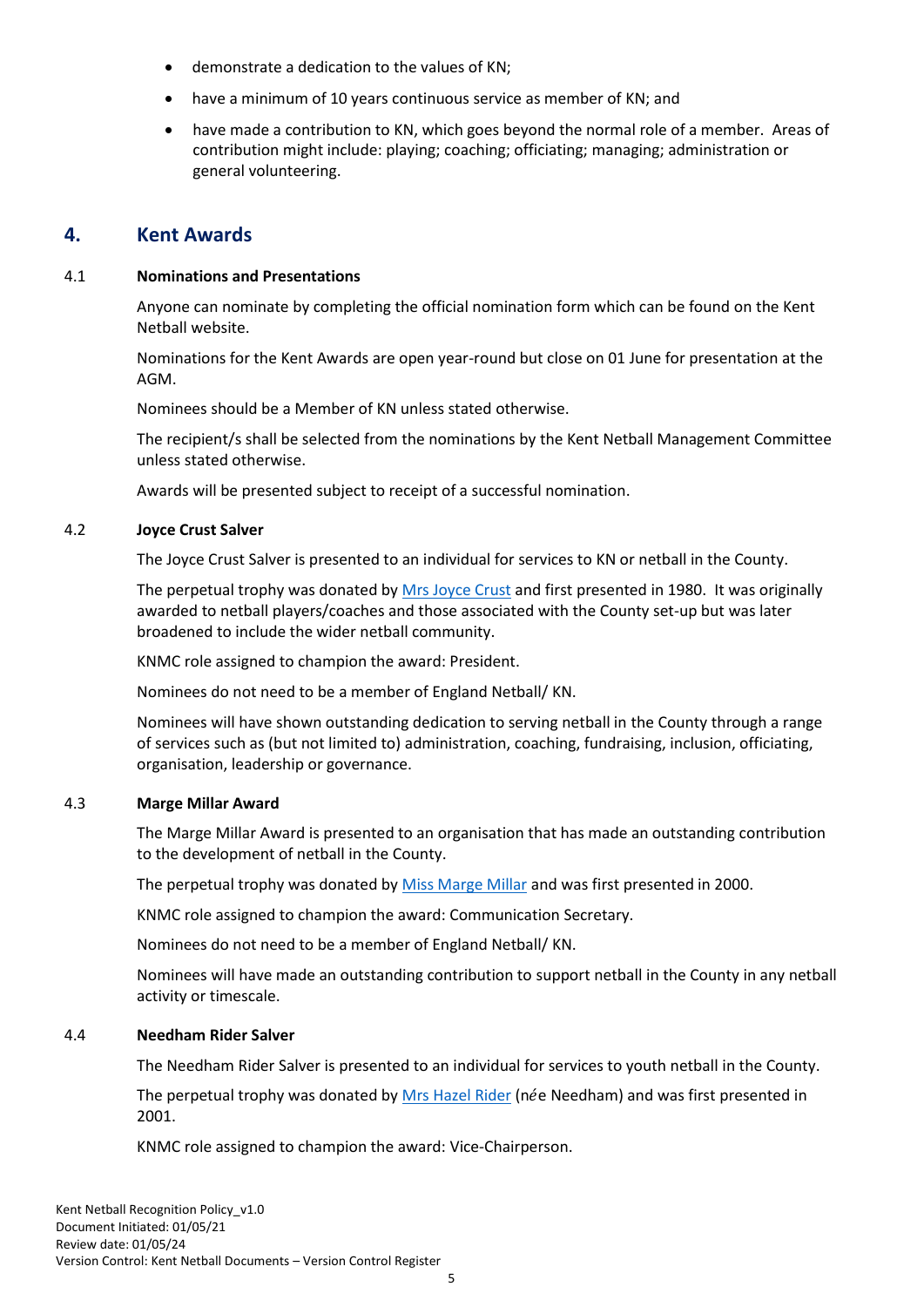Nominees do not need to be a member of England Netball/ KN.

Nominees will have shown outstanding dedication to serving youth netball in the County through a range of services such as (but not limited to) administration, coaching, fundraising, inclusion, officiating, organisation, leadership or governance.

#### 4.5 **Team of the Year Award**

<span id="page-5-0"></span>The Kent Netball Team of the Year Award is presented to one netball team (not club) for outstanding achievement in any capacity.

The perpetual award was donated by Mrs Helen Telfer and was first presented in 2018.

KNMC role assigned to champion the award: Competition Secretary.

<span id="page-5-1"></span>Nominees will have had a particular outstanding achievement.

#### 4.6 **Young Netballer Award**

The Young Netballer Award is presented to a young netball athlete for outstanding performance.

The Young Netballer Award was first presented in 2010.

KNMC role assigned to champion the award: Performance Manager

The recipient shall be selected by the Performance Subcommittee.

<span id="page-5-2"></span>Nominees will be aged U21 and have demonstrated outstanding netball performance.

#### 4.7 **Perpetual trophies**

Perpetual trophies will be presented at the AGM.

Engraving of perpetual trophies will be at the expense of KN.

Those holding perpetual trophies owned by KN shall arrange to include the full value of such trophies in their own household insurance, to cover loss or damage by fire, burglary or accident. Should any trophy be lost or damaged the recipient holding such a trophy shall be responsible for their replacement at full value.

<span id="page-5-3"></span>Perpetual trophies must be returned to the Secretary by 31 July in the year following presentation.

# **5. Goalden Awards**

#### 5.1 **Nominations and Presentations**

<span id="page-5-4"></span>Anyone can nominate a netball volunteer by completing the official nomination form which can be found on the Kent Netball website.

Nominations for the Goalden Awards are open year-round but close on 01 December for presentation in the new year.

Nominees should be a member of KN unless stated otherwise.

The recipient shall be selected from the nominations by the Kent Netball Management Committee unless stated otherwise.

If the winner meets the regional criteria, the nomination may be forwarded as a nomination for the L&SE Goalden Globe Awards.

#### 5.2 **Administrator Award**

<span id="page-5-5"></span>The Administrator Award is presented to a volunteer who has made an outstanding contribution to netball delivery through administration.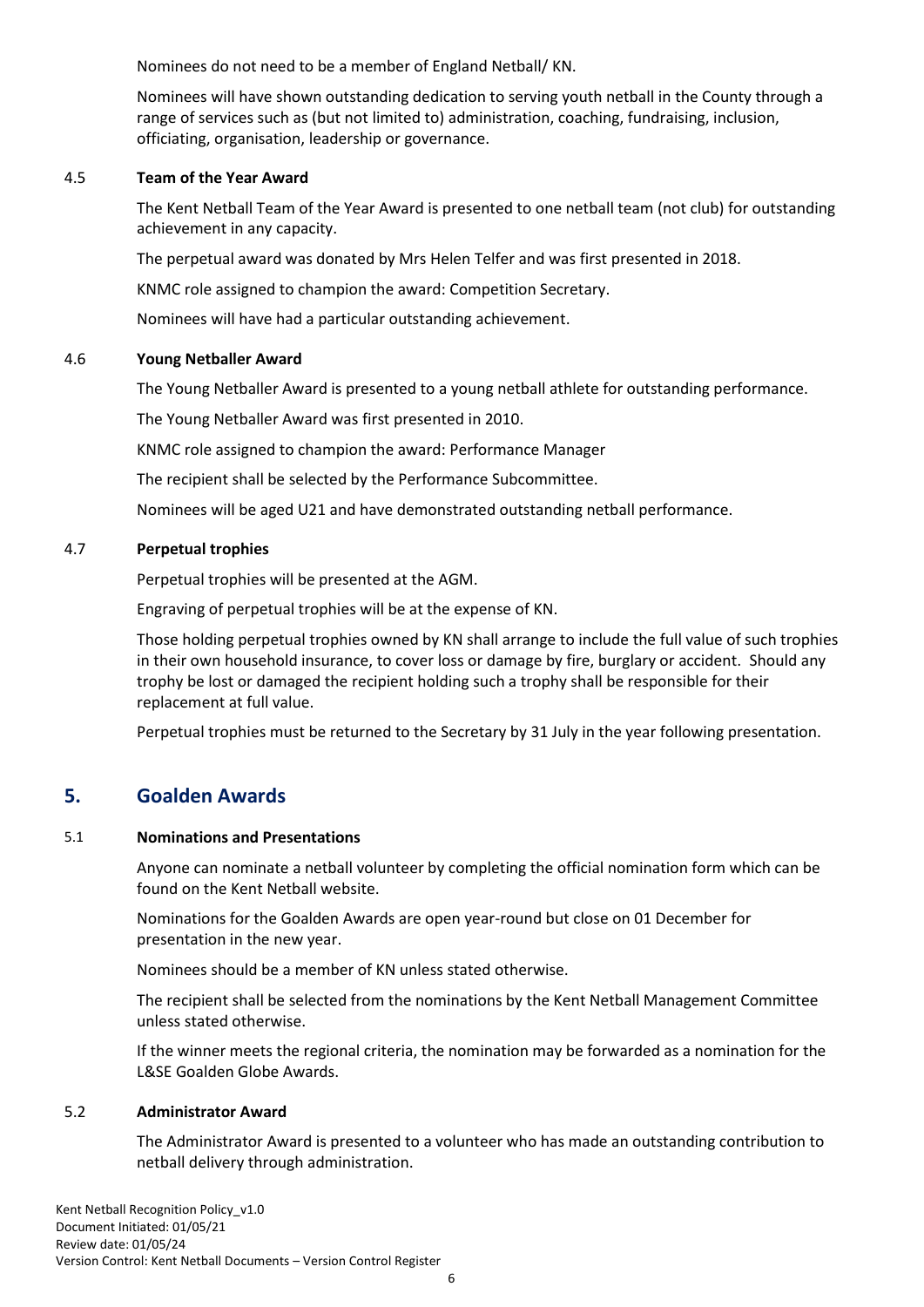The Administrator Award was first presented in 2022.

KNMC role assigned to champion the award: Secretary

Nominees will:

- have demonstrated outstanding contribution to netball delivery, in a voluntary role outside of coaching and officiating for a minimum of three years; and
- have made a consistent impact over the three years, creating change that has benefitted netballers and the wider netball family.

#### 5.3 **Coach Award**

<span id="page-6-0"></span>The Kent Netball Coach Award is presented to a coach who has made an outstanding contribution to their club/organisation/community and progression of netball athletes in the County for a period of at least three years. This award is open to both volunteer and paid coaches participating in any environment, excluding those people whose main source of income is derived from coaching.

The Coach Award was first presented in 2013.

KNMC role assigned to champion the award: Coaching Secretary

Nominees will:

- ideally hold a UKCC or England Netball coaching qualification or equivalent;
- have consistently committed to netball as a coach across the three years;
- have supported the growth of netball through the development and positive experience of netball players and or other coaches; and
- evidence developmental impact demonstrated by more than just team successes.

#### 5.4 **Inclusion and Diversity Award**

<span id="page-6-1"></span>The Inclusion and Diversity Award is presented to a volunteer who has developed netball to address equality for the inclusion and participation of all people.

The Inclusion and Diversity Award was first presented in 2022.

KNMC role assigned to champion the award: Equality, Diversity and Inclusion Officer.

Nominees do not need to be a member of England Netball/ KN.

Nominees will:

- have developed netball to address equality for the inclusion and participation of all people;
- have created initiatives to equip the disadvantaged and overcome barriers to participation;
- have engaged with communities, not-for-profits and other cause-related organisations;
- have provided opportunity seeking to address diversity in the administration and governance of netball; and
- have had particular impact in the last two years.

#### 5.5 **Officials Award**

<span id="page-6-2"></span>The Officials Award is presented to a volunteer who has made an outstanding contribution to officiating in netball in the County.

The Officials Award was first presented in 2013.

KNMC role assigned to champion the award: Officiating Secretary.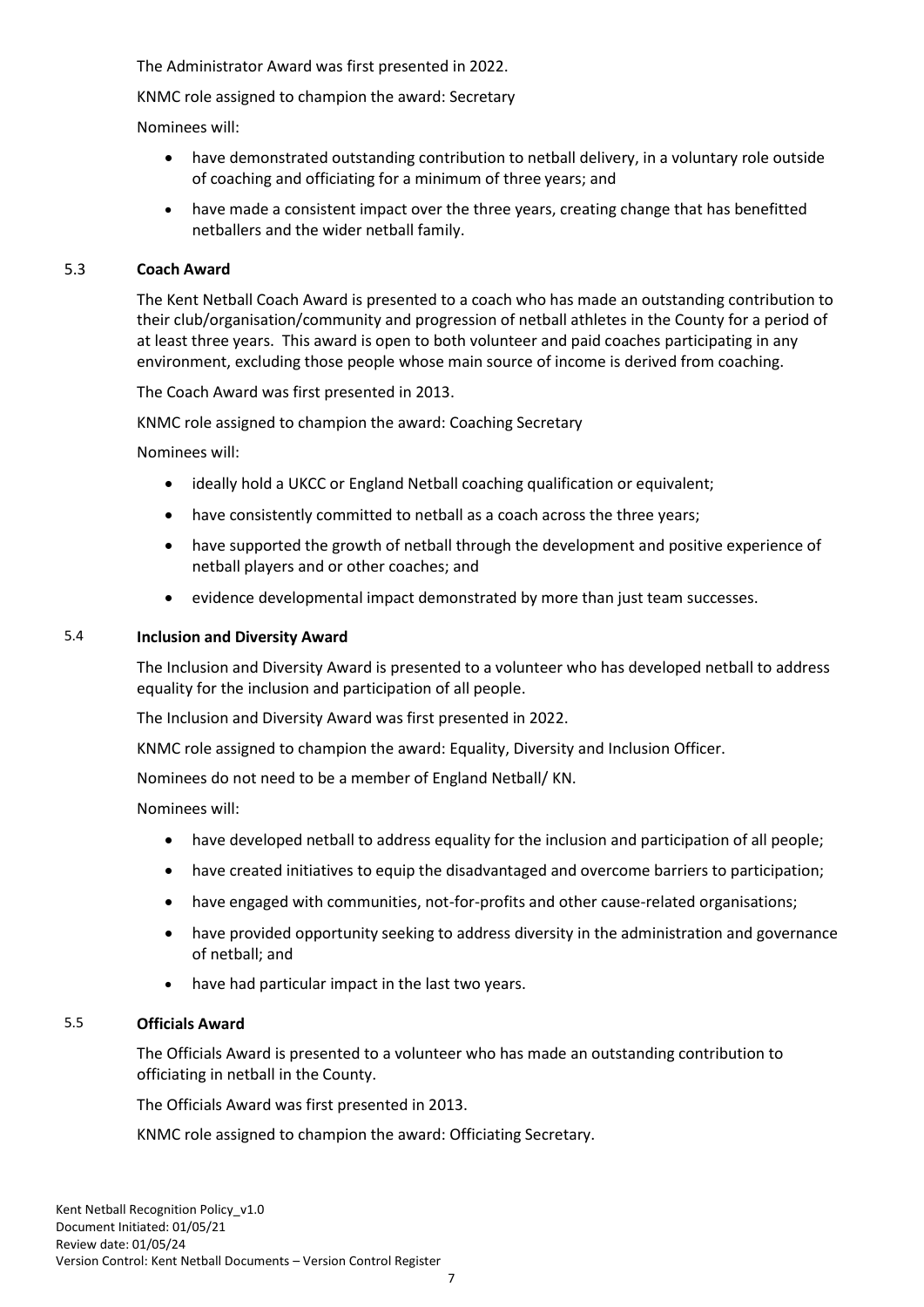Nominees will:

- have made an outstanding contribution to netball officiating as a volunteer for a minimum of three years; and
- hold the appropriate qualification/accreditation.

<span id="page-7-0"></span>This award includes umpires at all levels, match table officials, scorers, mentors and assessors.

#### 5.6 **Teacher Award**

The Kent Netball Teacher Award is presented to a teacher at any level who has made an outstanding contribution to the development of netball in primary and/or secondary school, outside of their statutory teaching responsibilities.

The Teacher Award was first presented in 2013.

KNMC role assigned to champion the award: Schools Secretary.

The nominee or their educational establishment must be a member of England Netball/ KN.

Nominees will:

- Have made an outstanding contribution to netball through delivery in the education environment.
- Will have volunteered for a minimum of two years outside of their statutory responsibilities as a teacher.
- Have had consistent impact over the two years with evidence and examples provided around how they have inspired others through a positive attitude and passionate approach as a role model.

#### 5.7 **Unsung Hero Award**

<span id="page-7-1"></span>The Unsung Hero Award will be presented to an individual who has demonstrated outstanding contribution to netball in any capacity.

The Unsung Hero Award was first presented in 2022.

KNMC role assigned to champion the award: Registered Member Leagues Secretary.

Nominees do not need to be a member of England Netball/ KN.

Nominees will:

• have demonstrated outstanding contribution to netball in any capacity.

#### 5.8 **Young Volunteer Award**

<span id="page-7-2"></span>The Young Netball Volunteer Award is presented to a young person under 25 years, who has made an outstanding contribution to the development of netball in the County.

The Young Volunteer Award was first presented in 2012.

KNMC role assigned to champion the award: Youth Representative.

The recipient shall be selected from the nominations by the Kent Netball Management Committee.

Nominees will:

- be a member of KN (the nominee, their educational establishment or netball club);
- have made an outstanding contribution to netball as a volunteer under the age of 25 years old; and
- have volunteered in any capacity of netball coaching, officiating or within a wider volunteer role.